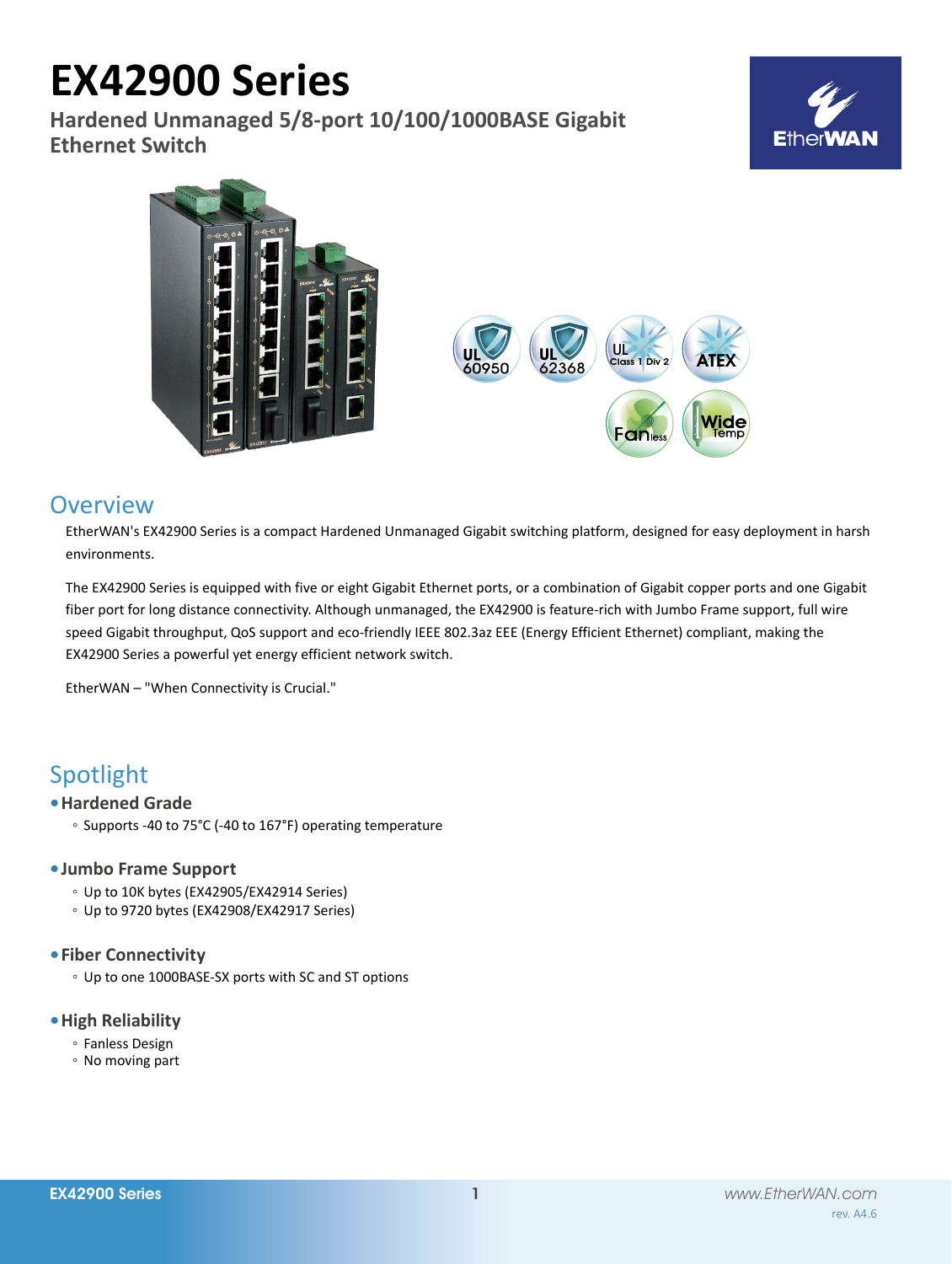# Hardware Specifications

# **Technology**

# **Standards**

- • IEEE 802.3 10BASE-T
- • IEEE 802.3u 100BASE-TX/100BASE-FX
- • IEEE 802.3ab 1000BASE-T
- • IEEE 802.3z 1000BASE-SX/1000BASE-LX
- • IEEE 802.3x, Full duplex flow control
- • IEEE 802.3az Energy Efficient Ethernet
- IEEE 802.1p Quality of Service (QoS)

# **Forward and Filtering Rate**

- 14,880pps for 10Mbps
- 148,810pps for 100Mbps
- 1,488,100pps for 1000Mbps

#### **Packet Buffer Memory**

- EX42905/EX42914: 1M bits
- • EX42908/EX42917: 192KB

#### **Processing Type**

- • Store-and-Forward
- • Auto Negotiation
- Half-duplex back-pressure and IEEE 802.3x full-duplex flow control
- • Auto MDI/MDIX

# **Jumbo Frame**

- • EX42905/EX42914: 10K bytes
- • EX42908/EX42917: 9720 bytes

#### **Address Table Size**

- EX42905/EX42914: 8K MAC addresses
- EX42908/EX42917: 4K MAC addresses

#### **Broadcast Storm Protection Threshold (EX42908/EX42917 only)**

• Limit 15000 fps@64 frame size, 600 fps@1518 frame size.

#### **Power**

# **Input Voltage**

• 12 to 48VDC

#### **Power Consumption**

• 6.5W Max. 0.25A@24VDC

#### **Protection**

• Reverse polarity protection

# **Mechanical**

# **Casing**

- • Metal case
- • IP30

# **Dimensions**

- • EX42905/EX42914: 30 x 76.3 x 110mm (W x D x H) (1.18" x 3.05" x 4.4")
- • EX42908/EX42917: 30 x 100 x 149mm (W x D x H) (1.18" x 4" x 5.96")

# **Weight**

- • EX42905/EX42914: 0.34Kg (0.75lb.)
- • EX42908/EX42817: 0.39Kg (0.841lb.)

# **Installation**

• DIN-Rail (Top hat type 35mm)

# **Interface**

# **Ethernet Ports**

- • EX42905/EX42914:
- 10/100/1000BASE-T: 5 or 4 ports 1000BASE-X: 0 or 1 ports • EX42908/EX42917:
- 10/100/1000BASE-T: 8 or 7 ports 1000BASE-X: 0 or 1 ports

#### **LED Indicators**

- • EX42905/EX42914: Per Unit: Power (Green) Per Port: 10/100M (Green), 1000M (Yellow)
- • EX42908/EX42917: Per Unit: Power 1 (Green), Power 2 (Green), Alarm (Red) Per Port: 10/100M (Green), 1000M (Yellow)

# **Alarm Contact (EX42908/EX42917 only)**

- One relay output with current 1A@250VAC
- • Supports normal close and normal open

#### **DIP Switches (EX42908/EX42917 only)**

• Enable/Disable Port fault alarm

# **Environment**

#### **Operating Temperature**

• -40 to 75°C (-40 to 167°F) Tested @ -40 to 85°C (-40 to 185°F)

# **Storage Temperature**

# • -40 to 85°C (-40 to 185°F)

# **Ambient Relative Humidity**

• 5% to 95% (non-condensing)

# **Regulatory Approvals**

# **ISO**

• Manufactured in an ISO 9001 facility

#### **Safety**

**UL 60950** (EX42905/EX42914 Series only) **UL 62368** (EX42908/EX42917 Series only) **ISA 12.12.01 Class I Div. 2/ATEX Zone 2** (EX42908/EX42917 Series only)

#### **EMI**

**FCC Part 15B Class A VCCI Class A EN 61000-6-4 EN 61000-3-2 EN 61000-3-3 EN 55022 Class A**

#### **EMS**

# **EN 61000-6-2**

- EN 61000-4-2 (ESD Standards)
- EN 61000-4-3 (Radiated RFI Standards)
- $\bullet$  EN 61000-4-4 (Burst Standards)
- • EN 61000-4-5 (Surge Standards)
- EN 61000-4-6 (Induced RFI Standards)
- EN 61000-4-8 (Magnetic Field Standards)

**Environmental Test Compliances**

**IEC 60068-2-6 Fc (Vibration) IEC 60068-2-27 Ea (Shock) FED STD 101C Method 5007.1 (Free fall w/package)**